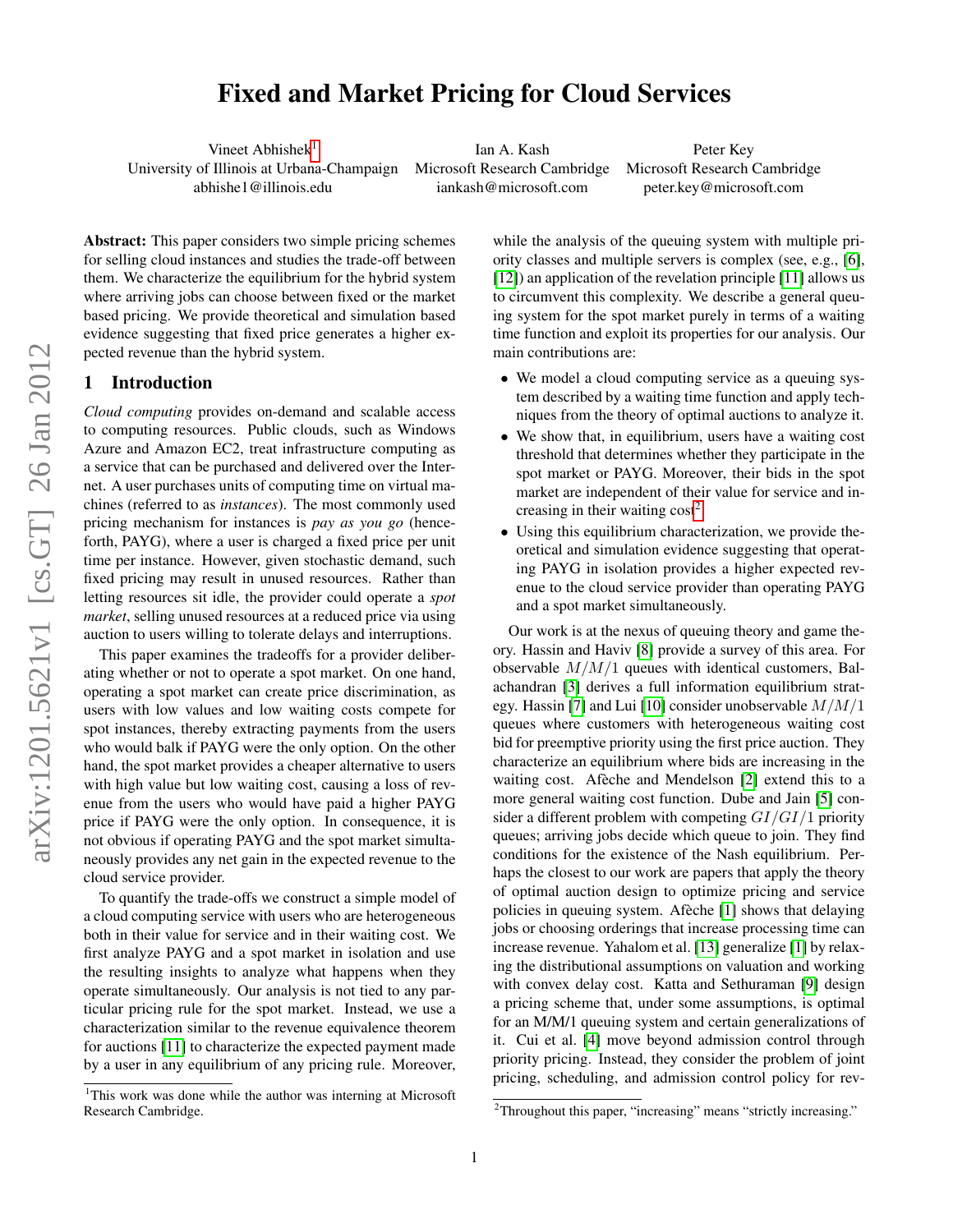enue maximization for  $M/M/1$  queue and find solutions for some special cases. Compared to previous work in this literature, the distinguishing aspects of our work are: (i) we allow for an arbitrary queuing system with multiple servers and arrival process which need not be memoryless; (ii) our analysis is not tied to a specific auction mechanism for the spot market; (iii) we allow PAYG and the spot market to operate simultaneously are not limited to analyzing a system in isolation.

## 2 Model

Consider a cloud computing system where jobs arrive sequentially according to a stationary stochastic process with independent interarrival time. Each job demands one instance and is associated with a distinct user. We will use the terms "users" and "jobs" interchangeably. The service time for each job is independently drawn according to an arbitrary distribution with the expected time of  $1/\mu$ . Jobs differ in their values for service and the waiting costs. There are two classes of jobs. Each job from class  $i$  has the same value  $v_i$  for job completion. Assume  $v_1 > v_2$ . The total arrival rate of potential jobs is  $\lambda_1 + \lambda_2$ . Each job is independently assigned class i with probability  $\lambda_i/(\lambda_1 + \lambda_2)$ , hence the total arrival rate of potential jobs from class  $i$  in  $\lambda_i$ . Each job from class *i* incurs a waiting cost per unit time which is an i.i.d. realization of a random variable  $C_i$  with the cumulative distribution function (CDF)  $F_i(c)$ . The exact waiting cost of a job is its private information; however, the probability distributions  $F_i$ 's are common knowledge. The random variable  $C_i$ 's are independent of each other. If a job from class i with waiting cost c pays a total price  $m$  for using the instance and spends the total time  $w$  in the system (the sum of the queuing time and the service time, referred to as the *waiting time*) then its payoff is  $v_i - cw - m$ . A job wants to maximize its expected payoff from using an instance and competes to acquire an instance only if its expected payoff is nonnegative. Let  $f_i(c)$  be the corresponding probability density function (pdf) of  $F_i(c)$ ;  $f_i(c)$  is assumed to be strictly positive for  $c \in [0, \mu v_i]^3$  $c \in [0, \mu v_i]^3$ . Each job is infinitesimally small and cannot affect the system dynamics on its own.

Modeling PAYG: PAYG is modeled as a  $GI/GI/\infty$  system with service rate  $\mu$ . A job arriving to PAYG joins immediately and is served until completion. Each job is charged a price  $p > 0$  per unit time for using a PAYG instance. The price  $p$  is known to everyone a priori. The expected payoff of a job from class i with the waiting cost  $c$  from using a PAYG instance is thus  $v_i - (c + p)/\mu$ . If  $c > \mu v_i - p$ , the job does not participate in PAYG.

Modeling the spot market: The spot market is modeled as a  $GI/GI/k$  system with preemption where jobs bid for priority. We will be mostly working with auctions where a job with a higher bid is given priority over a job with a lower bid and can preempt the lowest priority job under service if needed; Section [3.1](#page-1-1) provides further details on the assumptions we make on the relationship between bids and priorities. A job which is preempted goes back to the queue and waits to resume from the point it left. The queue state (i.e., the bid vector in the spot market) is unobservable to the arriving jobs. Jobs are not allowed to renege or change their bids. A job is charged based its own bid and the bids of others according to some spot pricing mechanism. Examples include the first price auction where jobs with  $k$  highest bids are served and each pays its bid, and the  $(k+1)$ <sup>th</sup> price auction where the jobs with  $k$  highest bids are served and each job pays the  $(k + 1)^{th}$  highest bid. We do not explicitly assume any specific spot pricing mechanism and abstract away from it by considering the expected payment by a job in a Bayes Nash Equilibrium (henceforth, BNE) using the revenue equivalence theorem for auctions [\[11\]](#page-8-0).

## <span id="page-1-2"></span>3 PAYG and Spot Market Analysis

#### <span id="page-1-1"></span>3.1 Strategy, waiting time, and spot pricing

When a spot market is operating, either alone or in conjunction with PAYG, a job that decides to join it participates in an auction and must decide how to bid based on the payment rules of the auction. The optimal bid may depend in a complicated way on its private information (value for service and cost of waiting). However, we show in this section that this complexity is inessential. Regardless of the auction mechanism, jobs that enter the spot market with higher waiting costs pay more and wait less time and these values are (essentially) independent of the job's class. The job's class does matter in determining whether the job participates in the spot market, but this take the form of a simple cutoff with jobs with waiting costs below the cutoff participating and those with costs above not.

By the revelation principle for BNE [\[11\]](#page-8-0), it suffices to restrict our consideration to truthful direct revelation mechanisms: mechanisms where jobs report their private information and it is an equilibrium for them to do so truthfully. Any implementable outcome is implementable by such a mechanism. Thus, a job reports a type  $(v, c)$  and if it participates in the spot market has an expected waiting time  $\tilde{w}(v, c)$  and expected payment  $\widetilde{m}(v, c)$ . In principle, these could depend on the value  $v$  of the job's class, however, we argue below that it is essentially without loss of generality to assume they do not.

LEMMA 1. *For all truthful direct revelation mechanisms for the spot market and all equilibria there exists an equilibrium with the same expected utility where expected waiting time and payments are independent of class for all values of* c *where both classes participate in the spot market.*

PROOF. A job of class  $i$  with waiting cost  $c$  that participates in the spot market chooses a report  $(v', c')$  to minimizing the expected total cost  $c\widetilde{w}(v', c') + \widetilde{m}(v', c')$ . Thus, when<br>both classes perticipate, the set of optimal reports is class. both classes participate, the set of optimal reports is class-

<span id="page-1-0"></span><sup>&</sup>lt;sup>3</sup>Since the expected service time of a job is  $1/\mu$ , jobs from class i with waiting cost greater than  $\mu v_i$  will always balk, hence we restrict attention to range  $[0, \mu v_i]$ .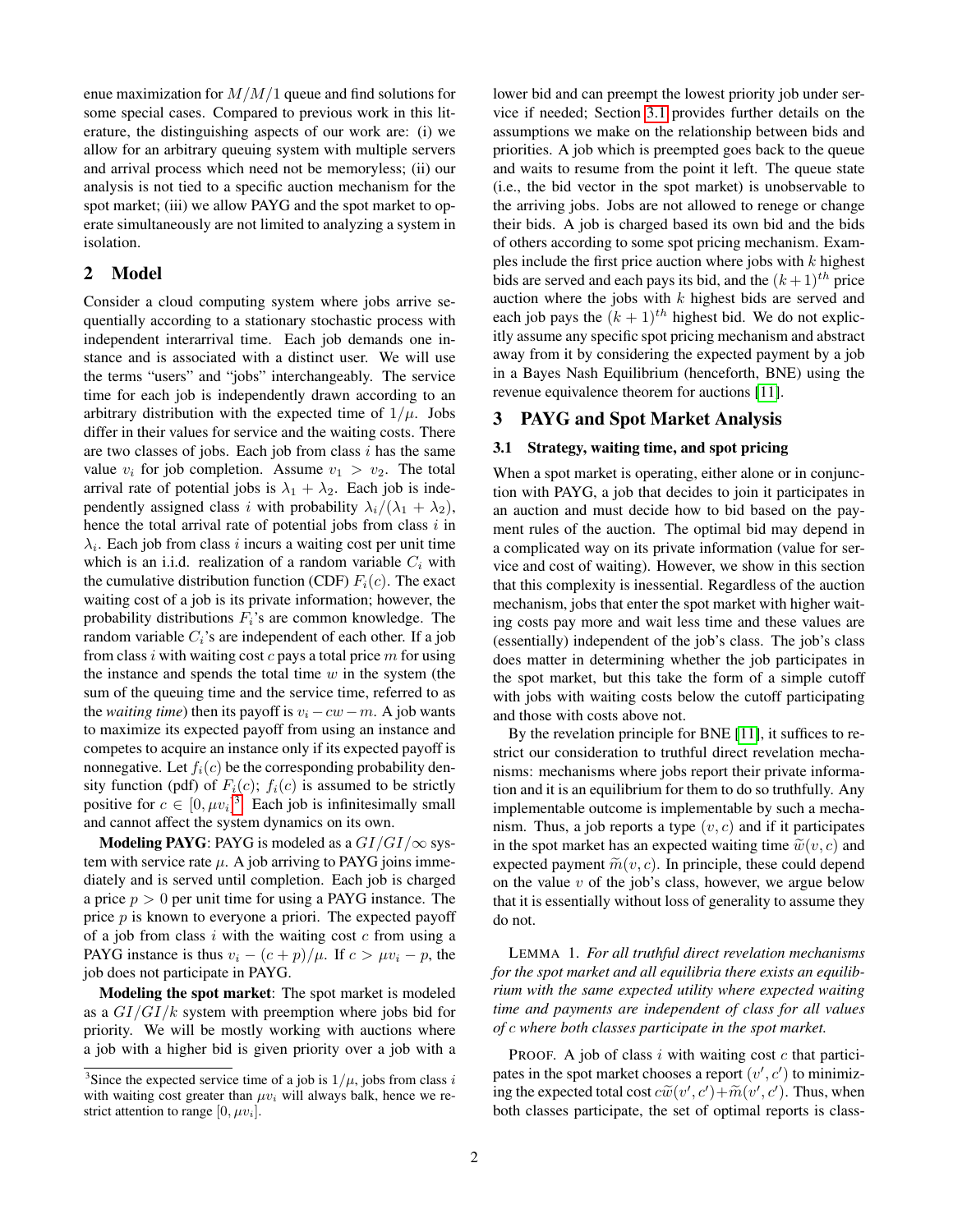independent; in particular, both  $(v_1, c)$  and  $(v_2, c)$  belong to the set of optimal reports. Let  $s_1$  and  $s_2$  be the (randomized) equilibrium strategies for class 1 and class 2 with cost  $c$ . Now, suppose that the job of class  $i$  with waiting cost  $c$  uses strategy  $s_1$  with probability  $\lambda_1 f_1(c)/(\lambda_1 f_1(c) + \lambda_2 f_2(c))$ and strategy  $s_2$  otherwise. Then the arrival process for the strategies  $s_1$  and  $s_2$  remains identical to the original process, hence the waiting time and the expected payment remain unchanged. This new class-independent randomized strategy is also an equilibrium for both classes.  $\Box$ 

Since jobs can undo any tie-breaking the mechanism does on the basis of class, we assume for the remainder of the paper that mechanisms have a class-independent expected waiting time  $\tilde{w}(c)$  and expected waiting cost  $\tilde{m}(c)$ . As we are interested in what outcomes are implementable, again by the revelation principle it is without loss of generality to assume that jobs report truthfully and we do so for the remainder of the paper. We now show that jobs with higher waiting costs pay more and spend less time waiting.

<span id="page-2-4"></span>LEMMA 2. In (the truthful) equilibrium,  $\widetilde{w}(c)$  is nonin*creasing in c and*  $\widetilde{m}(c)$  *is nondecreasing in c for values of c that participate in the spot market for some class.*

PROOF. Consider  $\hat{c} > c$ . The optimality of truthful reporting implies:

$$
\widetilde{c}\widetilde{w}(\widehat{c}) + \widetilde{m}(\widehat{c}) \leq \widetilde{c}\widetilde{w}(c) + \widetilde{m}(c),\tag{1}
$$

$$
c\widetilde{w}(c) + \widetilde{m}(c) \le c\widetilde{w}(\widehat{c}) + \widetilde{m}(\widehat{c}).\tag{2}
$$

Adding [\(1\)](#page-2-0) and [\(2\)](#page-2-1) imply  $\widetilde{w}(\widehat{c}) \leq \widetilde{w}(c)$ . Using this and (2), we get  $\widetilde{m}(\widehat{c}) \geq \widetilde{m}(c)$ .  $\Box$ 

Thus far, our assumptions have been without loss of generality. We now make two assumptions that are not. First, we assume that jobs with no waiting cost are served for free in the spot market, hence  $m(0) = 0$ . Second, we assume that, in equilibrium in the spot market, jobs with higher waiting costs always have strictly higher priority than jobs with lower waiting costs . Note that this is a stronger condition than assuming that  $\widetilde{w}(c)$  is decreasing. Since  $\widetilde{w}$  is the expected waiting time, if priorities are assigned randomly it is possible to have a a strictly lower expected waiting time but in some cases a lower priority. All mechanisms that assign a strictly higher priority to the jobs with higher bids in the spot market, admit an equilibrium where the spot market bids are increasing in the waiting cost, and have no reserve price satisfy these restrictions. For example, we show later in this section that the first price auction satisfies these properties.

We now characterize the participation decision facing jobs.

LEMMA 3. For each class i there is a cutoff  $c_i$  below *which jobs participate in the spot market and above which they do not.*

PROOF. A job participates in the spot market if the payoff is better than its alternative (0 if the spot market is operated in isolation or  $\max\{0, v_i - (p+c)/\mu\}$  if PAYG with price p is available). The payoff from participation is  $v_i - c\widetilde{w}(c)$  –  $\widetilde{m}(c)$ . Let c be any type that participates. Taking the case of the spot market in isolation first, if  $v_i - c\tilde{w}(c) - \tilde{m}(c) \geq$ 0 then  $v_i - \hat{c}\tilde{w}(c) - \tilde{m}(c) > 0$  for all  $\hat{c} < c$ . Thus, if a job of class  $i$  with cost  $c$  participates all lower cost jobs do as well. This argument also implies that if a job with waiting  $\cos t$  c does not participate, then neither does any job with waiting cost  $\hat{c} > c$ . Thus, there is some threshold  $c_i$  below which jobs participate and above which they do not. The argument with PAYG as an option is essentially the same because the minimum possible value of  $\tilde{w}(c)$  is  $1/\mu$ , the same as the waiting time under PAYG.  $\square$ 

In order to characterize an equilibrium where jobs use cutoffs  $(c_1, c_2)$ , we need to analyze the expected waiting time for a job with waiting cost  $c$  in the spot market with cutoffs  $(c_1, c_2)$ . It suffices to characterize some properties of the waiting times for arbitrary choices of cutoffs. Given a queuing system for the spot market, define the waiting time function  $w(c; c_1, c_2)$  as the expected waiting time of a job with cost c when jobs of class i use cutoff  $c_i$ . Note that we are defining w for arbitrary cutoffs, not just equilibrium ones. The following lemma gives the relevant properties of  $w$ .

<span id="page-2-3"></span><span id="page-2-0"></span>LEMMA 4. *The waiting-time function*  $w(c; c_1, c_2)$  *is well defined whenever*  $(\lambda_1 F_1(c_1) + \lambda_2 F_2(c_2))/(k\mu) < 1$ *. It is an increasing function of*  $\lambda_1 [F_1(c_1) - F_1(c)]^+ + \lambda_2 [F_2(c_2) - F_2(c)]^+$ . *In particular, this implies:*

- <span id="page-2-1"></span>*(i)*  $w(c; c_1, c_2)$  *is decreasing in c for*  $c \in [0, c_1 \vee c_2]^4$  $c \in [0, c_1 \vee c_2]^4$ ,  $w(c; c_1, c_2) > 1/\mu$  *if*  $c < c_1 \vee c_2$ *, and*  $w(c; c_1, c_2) =$  $1/\mu$  *if*  $c > c_1 \vee c_2$ .
- *(ii)*  $w(c; c_1, c_2)$  *is increasing in*  $c_1$  *and*  $c_2$  *for*  $c_i \in [0, \mu v_i]$ *.*
- *(iii) For any*  $c_1 > \hat{c}_2 > c_2$  *and*  $t \in [\hat{c}_2, c_1]$ *,*  $w(t; c_1, c_2)$  =  $w(t; c_1, \widehat{c}_2)$ .

PROOF. The condition  $(\lambda_1 F_1(c_1) + \lambda_2 F_2(c_2))/(k\mu) < 1$ ensures the queue is stable so that the expected waiting time is finite. This must be true in equilibrium. Since priority is given to the job with a higher waiting cost, the expected waiting time of a job with waiting cost  $c$  depends on the total arrival rate of the jobs with waiting cost higher than  $c$ , and the expected waiting time increases as this total arrival rate increases. The total arrival rate of the jobs with waiting cost higher than c is equal to  $\lambda_1 [F_1(c_1) - F_1(c)]^+$  +  $\lambda_2$   $[F_2(c_2) - F_2(c)]^+$ . The job with waiting cost great than or equal to  $c_1 \vee c_2$  get the highest priority and is served immediately with no interruptions. Hence, the expected time spent by it in the system is  $1/\mu$ . The enumerated properties follow easily.  $\square$ 

Next, we use a characterization similar to the revenue equivalence theorem for auctions [\[11\]](#page-8-0) and show that the expected payment by any job with waiting cost  $c$  is uniquely determined by the waiting time function  $w$ ; in particular, it is the same for any spot pricing mechanism.

<span id="page-2-2"></span><sup>&</sup>lt;sup>4</sup>Here,  $a \vee b = \max\{a, b\}.$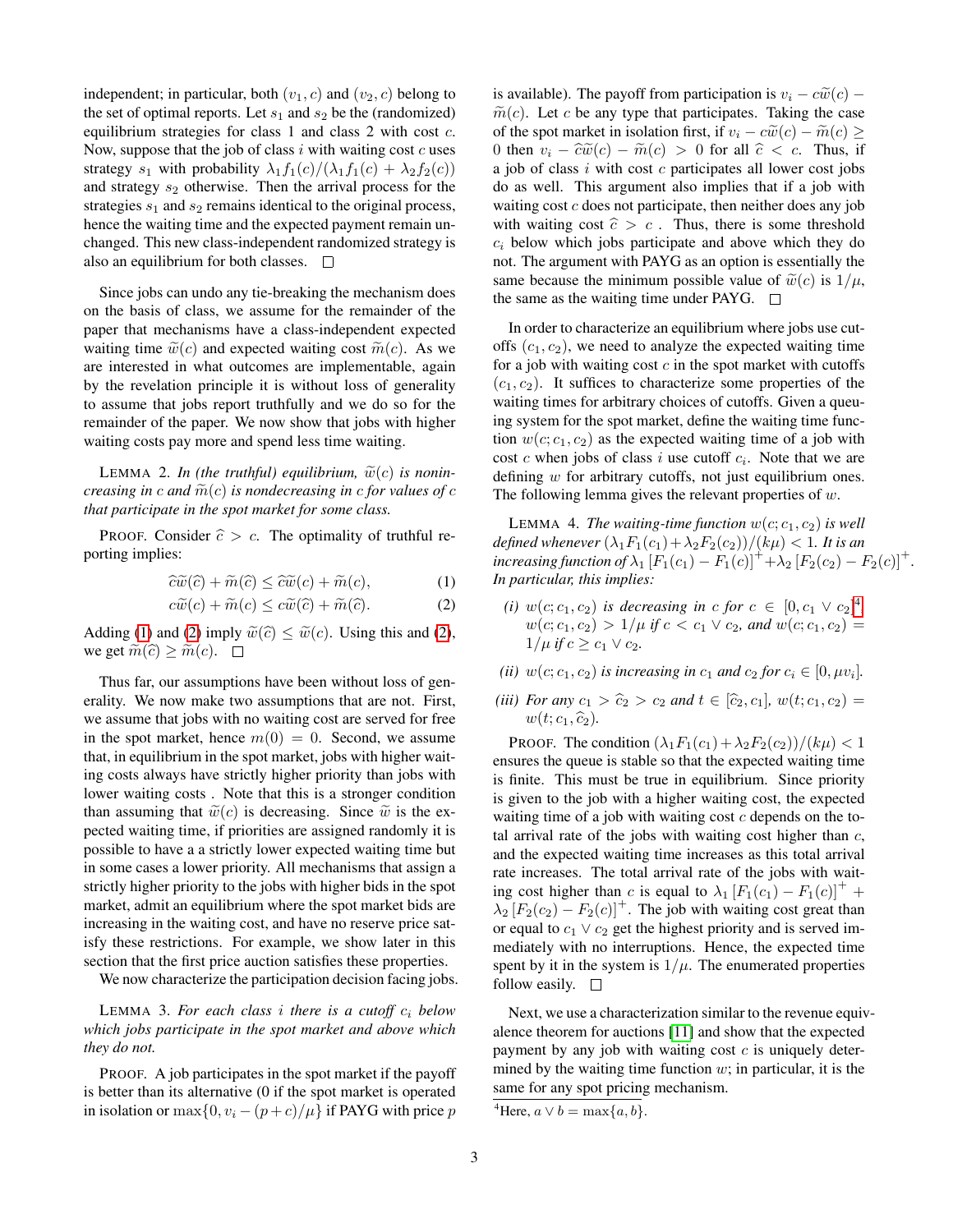Suppose that the truthful reporting with cutoffs  $(c_1, c_2)$ constitutes a BNE for the given spot pricing mechanism. Let  $m(c)$  be the expected payment made by a job with waiting  $\cot c$  (the expected payment is independent of its class). For a BNE to exist, the following *incentive compatibility* (henceforth, IC) constraint must hold: for any  $\hat{c}$ ,  $c \leq c_1 \vee c_2$ , and any  $i$ ,

<span id="page-3-0"></span>
$$
v_i-cw(c; c_1, c_2) - m(c) \ge v_i-cw(\widehat{c}; c_1, c_2) - m(\widehat{c}).
$$
 (3)

By analogy with [\[11\]](#page-8-0), we can relate the expected payment with the waiting time function  $w$ , as follows:

LEMMA 5. *A necessary condition for* [\(3\)](#page-3-0) *to hold is:*

$$
m(c) = \int_0^c w(t; c_1, c_2) dt - cw(c; c_1, c_2).
$$
 (4)

*Hence, the expected payment by a job with waiting cost* c *is uniquely determined by the function* w *and is same for all spot pricing mechanisms that satisfy our assumption that*  $m(0) = 0.$ 

PROOF. (Outline) Let  $\pi(\widehat{c}, c) \triangleq (v_i - cw(\widehat{c}; c_1, c_2) - m(\widehat{c})).$ Then  $\max_{\widehat{c}} \pi(\widehat{c}, c)$  is convex in c and the maximum must be achieved at  $\hat{c} = c$  for the IC constraint to hold. A convex function is differential almost everywhere and the (right) derivative of max $_{\widehat{c}} \pi(\widehat{c}, c)$  with respect of c is  $-w(c; c_1, c_2)$ . Finally, notice that  $m(0) = 0$ ; the job with zero waiting cost won't pay anything in the spot market because waiting is costless for it.  $\square$ 

The next lemma shows that the properties of the waiting time function along with the expected payment given by [\(4\)](#page-3-1) ensure that the IC constraint [\(3\)](#page-3-0) is satisfied.

LEMMA 6. *Lemma [4](#page-2-3) and* [\(4\)](#page-3-1) *together satisfy the IC constraint* [\(3\)](#page-3-0)*.*

PROOF. (Outline) Suppose that the waiting cost of a job in class i is c and it instead misreports some  $\hat{c} \neq c$ . The expected payoff under truthful reporting is  $\pi(c, c) \triangleq v_i$  –  $cw(c; c_1, c_2) - m(c)$  and the expected payoff in case of misreport is  $\pi(\widehat{c}, c) \triangleq v_i - cw(\widehat{c}; c_1, c_2) - m(\widehat{c})$ . Considering the cases  $\hat{c} < c$  and  $\hat{c} > c$  separately, using the property that  $w(t; c_1, c_2)$  is decreasing in t, and using [\(4\)](#page-3-1), we can show that  $\pi(c, c) - \pi(\widehat{c}, c) > 0$ .  $\Box$ 

Since  $w(c; c_1, c_2)$  is decreasing in c for  $c \in [0, c_1 \vee c_2]$ , the proof of Lemma [2](#page-2-4) can be used to establish a stronger monotonicity of the expected payment m.

LEMMA 7. Given cutoffs  $(c_1, c_2)$ , the expected payment  $m(c)$  *is increasing in c for*  $c \in [0, c_1 \vee c_2]$ *.* 

#### 3.2 Revenue and equilibria for isolated markets

First consider PAYG in isolation. If PAYG price is  $p$ , a job from class  $i$  with waiting cost  $c$  obtains an expected payoff  $v_i - (p+c)/\mu$  by using a PAYG instance. A job will participate in PAYG if this payoff is nonnegative. Thus, a job from class *i* participates in PAYG if its waiting cost  $c \le \mu v_i - p$ .

The effective arrival rate of class i jobs is then  $\lambda_i F_i(\mu v_i - p)$ where  $F_i(\mu v_i - p) = 0$  if  $p \geq \mu v_i$ . Each such job uses a PAYG instance for an expected duration of  $1/\mu$  and pays p per unit time. Hence, the expected revenue to the cloud service provider per unit time, denoted by  $R^{payg}(p)$ , is:

<span id="page-3-5"></span>
$$
R^{payg}(p) \triangleq \frac{p}{\mu} \left(\lambda_1 F_1(\mu v_1 - p) + \lambda_2 F_2(\mu v_2 - p)\right), \quad (5)
$$

and the optimal expected revenue per unit time is obtained by taking the maximum over p.

<span id="page-3-1"></span>Next, consider the spot market in isolation. Given the cutoffs  $(c_1, c_2)$ , the expected payment by a job with waiting cost  $c$  in any BNE is given by [\(4\)](#page-3-1). Thus, we need to compute the cutoff for each class  $i$  when the spot market is operated in isolation; denote the cutoffs in this case by  $\mathbf{c}^s \triangleq (c_1^s, c_2^s)$ . From [\(4\)](#page-3-1), the expected payoff of a job from class  $i$  with waiting cost c is  $v_i - \int_0^c w(t; \mathbf{c}^s) dt$ . A job will participate in the spot market as long as its expected payoff is nonnegative. Hence, the cutoff vector  $\mathbf{c}^s$  must satisfy:

<span id="page-3-3"></span>
$$
v_i - \int_0^c w(t; \mathbf{c}^s) dt \begin{cases} \ge 0 & \text{if } c < c_i^s, \\ = 0 & \text{if } c = c_i^s. \end{cases}
$$
 (6)

Theorem [1](#page-3-2) below shows that there is an unique cutoff vector  $c<sup>s</sup>$  satisfying [\(6\)](#page-3-3) and uses it to characterize the BNE for the spot market in isolation.

<span id="page-3-2"></span>THEOREM 1. *The following holds:*

*(i) There is a unique solution to the following system of equations in*  $(x_1, x_2)$ *:* 

<span id="page-3-4"></span>
$$
\int_{0}^{x_{1}} w(t; x_{1}, x_{2})dt = v_{1},
$$
  
\n
$$
\int_{0}^{x_{2}} w(t; x_{1}, x_{2})dt = v_{2}.
$$
\n(7)

- (*ii*) Choose the cutoff vector  $c^s$  as the unique solution of [\(7\)](#page-3-4)*.* Then  $\mathbf{c}^s$  satisfies [\(6\)](#page-3-3),  $c_1^s \geq \overline{c}$ , and  $c_2^s \leq \overline{c}$ . Here  $\overline{c}$ *uniquely satisfies*  $\int_0^{\overline{c}} w(t; \overline{c}, \overline{c}) dt = v_2$ .
- *(iii) In all BNE, a job from class* i *with waiting cost* c *participates in the spot market if and only if*  $c \leq c_i^s$ *.*

PROOF. The proof appears in Appendix [A.](#page-6-0)  $\square$ 

<span id="page-3-7"></span>To highlight the explicit dependence of the expected payment on the cutoffs vector  $\mathbf{c}^s$ , we use  $m(c; \mathbf{c}^s)$ ; i.e,

<span id="page-3-6"></span>
$$
m(c; \mathbf{c}^s) = \int_0^c w(t; \mathbf{c}^s) dt - cw(c; \mathbf{c}^s).
$$
 (8)

Using Theorem [1,](#page-3-2) the expected revenue to the cloud service provider per unit time when the spot market is operated in isolation, denoted by  $R^s$ , is:

$$
R^s \triangleq \lambda_1 \int_0^{c_1^s} m(t; \mathbf{c}^s) f_1(t) dt + \lambda_2 \int_0^{c_2^s} m(t; \mathbf{c}^s) f_2(t) dt.
$$
\n(9)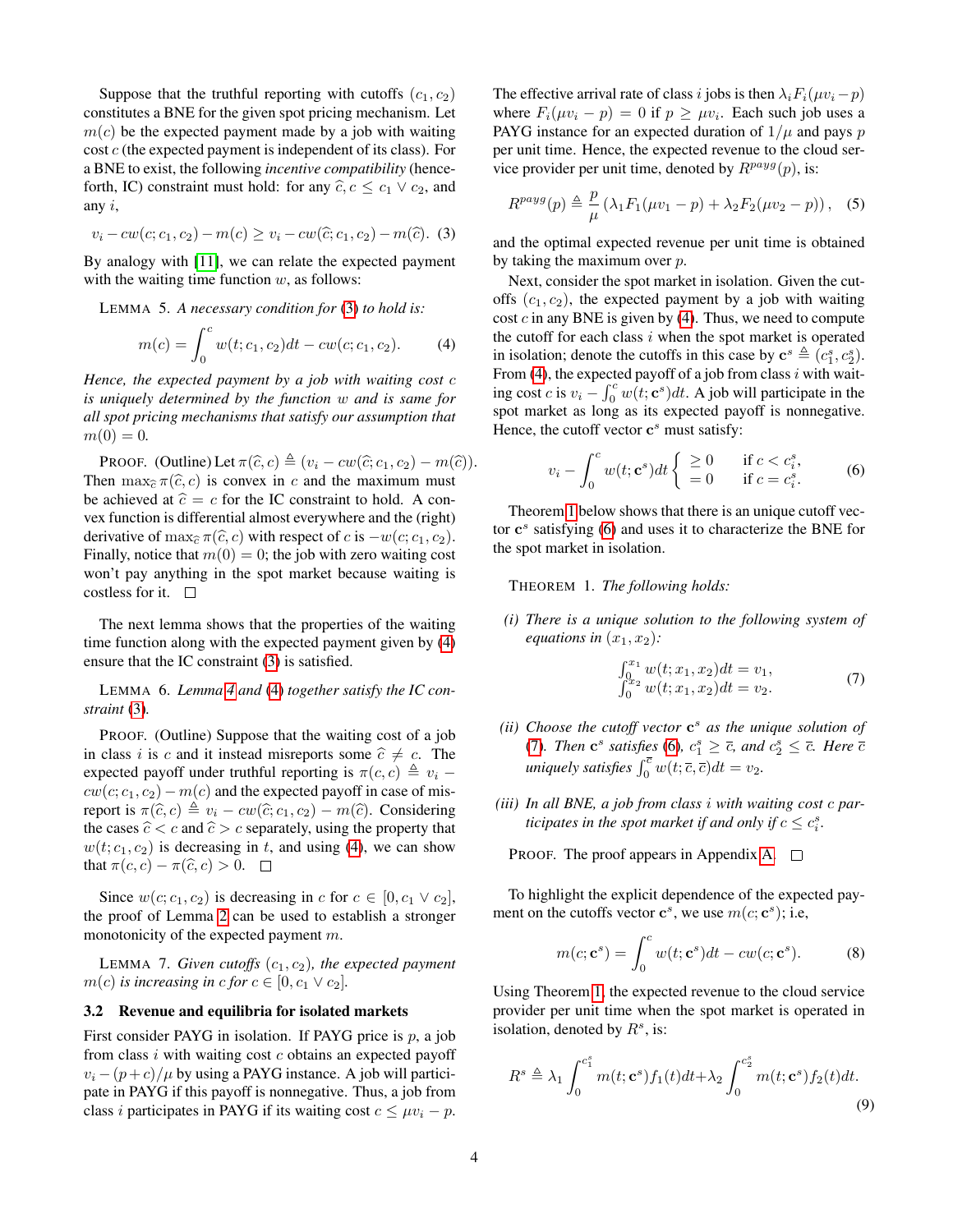#### 3.3 Revenue and equilibria in the hybrid market

We now leverage the insights gained from analyzing PAYG and the spot market each in isolation and move to analyzing the hybrid system where both are operated simultaneously. As mentioned in Section [3.1,](#page-1-1) for a given PAYG price  $p$ , we look for a cutoff vector  $\mathbf{c}(p) \triangleq (c_1(p), c_2(p))$  such that a job from class  $i$  with waiting cost  $c$  joins the spot market if and only if  $c < c_i(p)$ , and if so, it reports its waiting cost truthfully; otherwise it joins PAYG as long as  $c \leq \mu v_i - p$ (the cutoff for class  $i$  if PAYG is operating in isolation).

A job from class  $i$  with waiting cost  $c$  gets the expected payoff  $v_i - \int_0^c w(t; \mathbf{c}(p))dt$  from using a spot instance and reporting its waiting cost truthfully, while its expected payoff from using a PAYG instance is  $v_i-(p+c)/\mu$ . It will pick the one which offers a higher expected payoff. If the PAYG price is too high for a class, then no jobs from that class goes to PAYG. Theorem [2](#page-4-0) below finds the unique cutoff vector  $c(p)$ and uses it to characterizes the BNE of the hybrid system.

<span id="page-4-0"></span>THEOREM 2. Let  $\overline{c}$  and  $\mathbf{c}^s$  be as given by Theorem [1](#page-3-2) *and* p *be a PAYG price. Choose the cutoff vector*  $c(p)$  *as follows:*

- *(i) If*  $p \in (0, \mu v_2 \overline{c}]$ *, then there is a unique*  $x \in [0, \overline{c}]$  *satisfying*  $(p + x)/\mu = \int_0^x w(t; x, x) dt$ . Choose  $c_1(p) =$  $c_2(p) = x$ *. Each*  $c_i(p)$  *is increasing in* p and  $c_i(p) \in$  $(0, \overline{c}$ ].
- (*ii*) If  $p \in (\mu v_2 \overline{c}, \mu v_1 c_1^s]$ , then there is a unique  $(x_1, x_2)$ *such that*  $x_1 \geq x_2$  *that satisfies the following system of equations:*

<span id="page-4-6"></span>
$$
\begin{array}{l}\n\int_0^{x_1} w(t; x_1, x_2) dt = \frac{p+x_1}{\mu}, \\
\int_0^{x_2} w(t; x_1, x_2) dt = v_2.\n\end{array} \n\tag{10}
$$

*Choose*  $c_1(p) = x_1$  *and*  $c_2(p) = x_2$ *.*  $c_1(p)$  *increases*  $with p \text{ and } c_1(p) \in (\overline{c}, c_1^s], c_2(p) \text{ decreases with } p \text{ and } c_2(p)$  $c_2(p) \in [c_2^s, \overline{c})$ , and  $\lambda_1 F_1(c_1(p)) + \lambda_2 F_2(c_2(p))$  is in*creasing in* p*.*

(*iii*) *If*  $p > \mu v_1 - c_1^s$ , choose  $c_1(p) = c_1^s$  and  $c_2(p) = c_2^s$ .

*Then in any BNE, a job from class* i *with waiting cost* c *participates in the spot market if and only if*  $c < c_i(p)$ *, it participates in PAYG if*  $c_i(p) \leq c \leq \mu v_i - p$ . If  $\mu v_i - p < c_i(p)$ *then no class* i *job participates in PAYG*[5](#page-4-1) *.*

#### PROOF. The proof appears in Appendix [B.](#page-6-1)  $\Box$

Our analysis so far characterizes a truthful BNE for the system where PAYG and the spot market are operating simultaneously. This equilibrium can be implemented by assigning higher priority to the jobs with the higher waiting cost and collecting the payment according to [\(4\)](#page-3-1). In the first price auction the bid is same as the payment; a byproduct of our analysis is that the payment rule [\(4\)](#page-3-1) and cutoffs given by

Theorem [2](#page-4-0) characterize the bidding strategy if the first price auction is used for the spot market.

The expected revenue to the cloud service provider per unit time is the sum of expected revenue from the spot market and PAYG. From [\(5\)](#page-3-5), [\(9\)](#page-3-6), and Theorem [2,](#page-4-0) given a PAYG price  $p$ , the expected revenue per unit time for the hybrid system, denoted by  $R^h(p)$ , is:

<span id="page-4-2"></span>
$$
R^{h}(p) \triangleq \sum_{i=1,2} \lambda_i \left( \frac{p}{\mu} \left[ F_i(\mu v_i - p) - F_i(c_i(p)) \right]^+ + \int_0^{c_i(p)} m(t; \mathbf{c}(p)) f_i(t) dt \right), \quad (11)
$$

and the optimal expected revenue per unit time is obtained by taking the maximum over  $p$ .

The next theorem provides theoretical evidence suggesting that PAYG in isolation can provide a higher expected revenue to the cloud service provider than operating PAYG and the spot market simultaneously.

<span id="page-4-5"></span>THEOREM 3. *Suppose the optimal price* p <sup>h</sup> *of the hybrid* system is such that  $p^h \le \mu v_2 - \overline{c}$ , i.e., case (i) of Theorem [2](#page-4-0) *holds. Then the expected revenue per unit time from PAYG in isolation is higher than the expected revenue per unit time* from the hybrid system; i.e.,  $\max_p R^h(p) = R^h(p^h)$  <  $\max_{p} R^{payg}(p)$ .

**PROOF.** Since  $\max_p R^{payg}(p) \geq R^{payg}(p^h)$ , it suffices to show that

<span id="page-4-4"></span><span id="page-4-3"></span>
$$
R^{payg}(p^h) > R^h(p^h). \tag{12}
$$

If  $p^h \leq \mu v_2 - \overline{c}$ , then  $c_1(p^h) = c_2(p^h) \leq \overline{c}$ , implying  $\mu v_i - p^h \geq \overline{c} \geq c_i(p)$ . Then from [\(5\)](#page-3-5) and [\(11\)](#page-4-2),

$$
R^{payg}(p^h) - R^h(p^h) = \sum_{i=1,2} \lambda_i \left(\frac{p^h}{\mu} F_i(c_i(p^h))\right)
$$

$$
- \int_0^{c_i(p^h)} m(t; \mathbf{c}(p^h)) f_i(t) dt \right). \quad (13)
$$

At  $c = c_i(p^h)$ , a job is indifferent between PAYG and the spot market. Hence,

$$
c_i(p^h)w(c_i(p^h); \mathbf{c}(p^h)) - m(c_i(p^h); \mathbf{c}(p^h)) = \frac{c_i(p^h) + p^h}{\mu}.
$$

Since  $c_1(p^h) = c_2(p^h)$ ,  $w(c_i(p^h); c(p^h)) = 1/\mu$ . Hence,  $m(c_i(p^h); \mathbf{c}(p^h)) = p^h/\mu$ . From Lemma [7,](#page-3-7)  $m(t; \mathbf{c}(p^h))$  is increasing in t for  $t \in [0, c_i(p)]$ . This and [\(13\)](#page-4-3) imply:

$$
R^{payg}(p^h) - R^{hybrid}(p^h) >
$$

$$
\sum_{i=1,2} \lambda_i \left( \frac{p^h}{\mu} F_i(c_i(p^h)) - \int_0^{c_i(p)} \frac{p^h}{\mu} f_i(t) dt \right) = 0. \quad (14)
$$

This establishes [\(12\)](#page-4-4) and the proof is complete.  $\Box$ 

<span id="page-4-1"></span><sup>5</sup>We assume that if a job is indifferent between the spot market and PAYG, it choses PAYG. This is reasonable as PAYG provides better delay guarantees.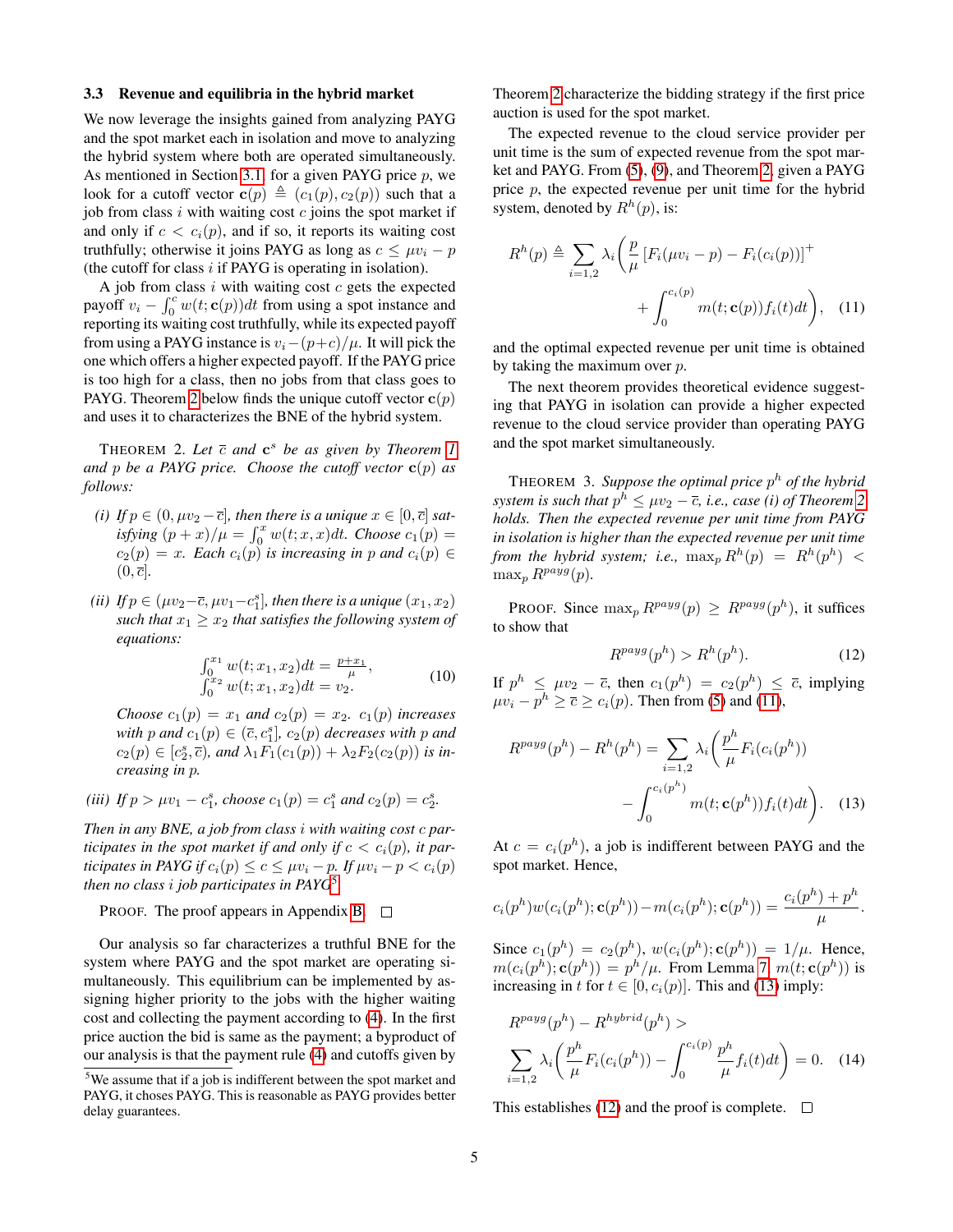

<span id="page-5-0"></span>Figure 1: Expected revenue from PAYG in isolation, the spot market in isolation, and the hybrid system as a function of PAYG price.

#### 4 Simulations

The revenue ranking result of Theorem [3](#page-4-5) is for the case when the optimal price  $p^h$  of the hybrid system is such that  $p^h \leq$  $\mu v_2 - \bar{c}$ . However, we conjecture that the revenue ranking result holds in general and present simulation evidence.

We model the spot market as k parallel  $M/M/1$  queues. Jobs bid for preemptive priorities using the first price auction. An arriving job is randomly and uniformly sent to one of the  $k$  queues where it is served according to its priority order, determined by its bid, in that queue. We extend the results from [\[10\]](#page-8-6) to compute the waiting time function:

$$
w(c; c_1, c_2) = \frac{1}{\mu \left(1 - \sum_{i=1,2} \rho_i \left[F_i(c_i) - F_i(c)\right]^+\right)^2},
$$
 (15)

where  $\rho_i \triangleq \lambda_i/(k\mu)$ . Recall that the payment rule [\(4\)](#page-3-1) and cutoffs given by Theorem [2](#page-4-0) characterize the bidding strategy for the first price auction for the spot market. The proof of Theorem [2](#page-4-0) provides a recipe for numerically computing the cutoff vector  $c(p)$  as a function of PAYG price p.

Simulations are carried out by randomly generating the values of  $v_i$ 's,  $\lambda_i$ 's, and k. The service rate  $\mu$  is kept constant at one and  $F_i$  is uniform in the interval  $[0, \mu v_i]$ . We generate over a hundred random configurations ( $v_i$ 's,  $\lambda_i$ 's, and k). For each realized configuration, we observe that the optimal revenue from PAYG in isolation is always higher than the optimal revenue from the hybrid system where PAYG and the spot market are operating simultaneously, even for the case where the optimal price  $p<sup>h</sup>$  of the hybrid system is greater than  $\mu v_2 - \overline{c}$ . An example plot where  $p^h > \mu v_2 - \overline{c}$  is shown in Figure [1.](#page-5-0) Observe that if PAYG price is low, most of the jobs in the hybrid system use PAYG and pay a small price, leading to a small expected revenue. As PAYG price increases, jobs move to the spot market, reaching a point where all jobs use the spot market. At  $p = \mu v_2$ , the entire class 2 jobs balk from PAYG leading to a kink in the plot for PAYG in isolation. Simulations with exponentially distributed waiting costs are also consistent the revenue ranking that we conjecture.

## 5 Discussion and Future Work

Our analysis in Section [3](#page-1-2) characterizes a truthful BNE for the system where PAYG and the spot market are operating simultaneously. Our theoretical results show that in many cases the revenue raised by a PAYG system in isolation with a well chosen price p dominates that of this hybrid system. Simulations suggest that this may be true in general. However, this analysis was based on a number of assumptions. We conclude by discussing how relaxing them affects our results, which points to several areas for future work.

- We assumed that the PAYG system has infinite capacity, which we believe is reasonable given that capacity is endogenous and PAYG jobs are more profitable than spot market jobs. However, it would also be good to understand what happens in situations where this is not the case. In cases with excess demand for PAYG instances, jobs with high value and high delay cost can compete for the spot instances, possibly paying a price higher than the PAYG price. However, this can populate the spot instances and increase the waiting time, possibly causing some low value jobs to balk all together.
- We assumed that the arrival process is independent of job type. This may not be true if both arrival pattern and value depend on underlying characteristics of the job. In this case, it is possible that there are equilibria where jobs of different classes but the same cost have different outcomes. However, as both classes have the same set of optimal outcomes, this requires an amount of coordination on tiebreaking that may be unreasonable in practice.
- Because jobs can get interrupted in the spot market, programmers may need to write more robust code and interruption may be unsuitable for tasks that require high availability. This can be modeled as an upfront cost of participating in the spot market. Are there reasonable scenarios where this makes a hybrid system optimal?
- We assumed that  $m(0) = 0$ . Choosing a larger value amounts to setting a reserve price. The equilibrium structure would be similar, although the cutoffs would change and there are additional cases. Our theoretical revenue analysis still holds despite a reserve price.
- We assumed that the higher priority is given to the jobs with higher waiting cost to derive some of the properties of the waiting time function  $w$  given by Lemma [4.](#page-2-3) This excludes systems where, in equilibrium, a variety of types pay the same expected price and receive the same expected waiting time (PAYG could be viewed as an example of this). While this would require a more general equilibrium characterization, our theoretical revenue analysis still applies.
- Our analysis is about revenue optimization by a monopolistic provider. Perhaps competitive pressures make operating a spot market more attractive.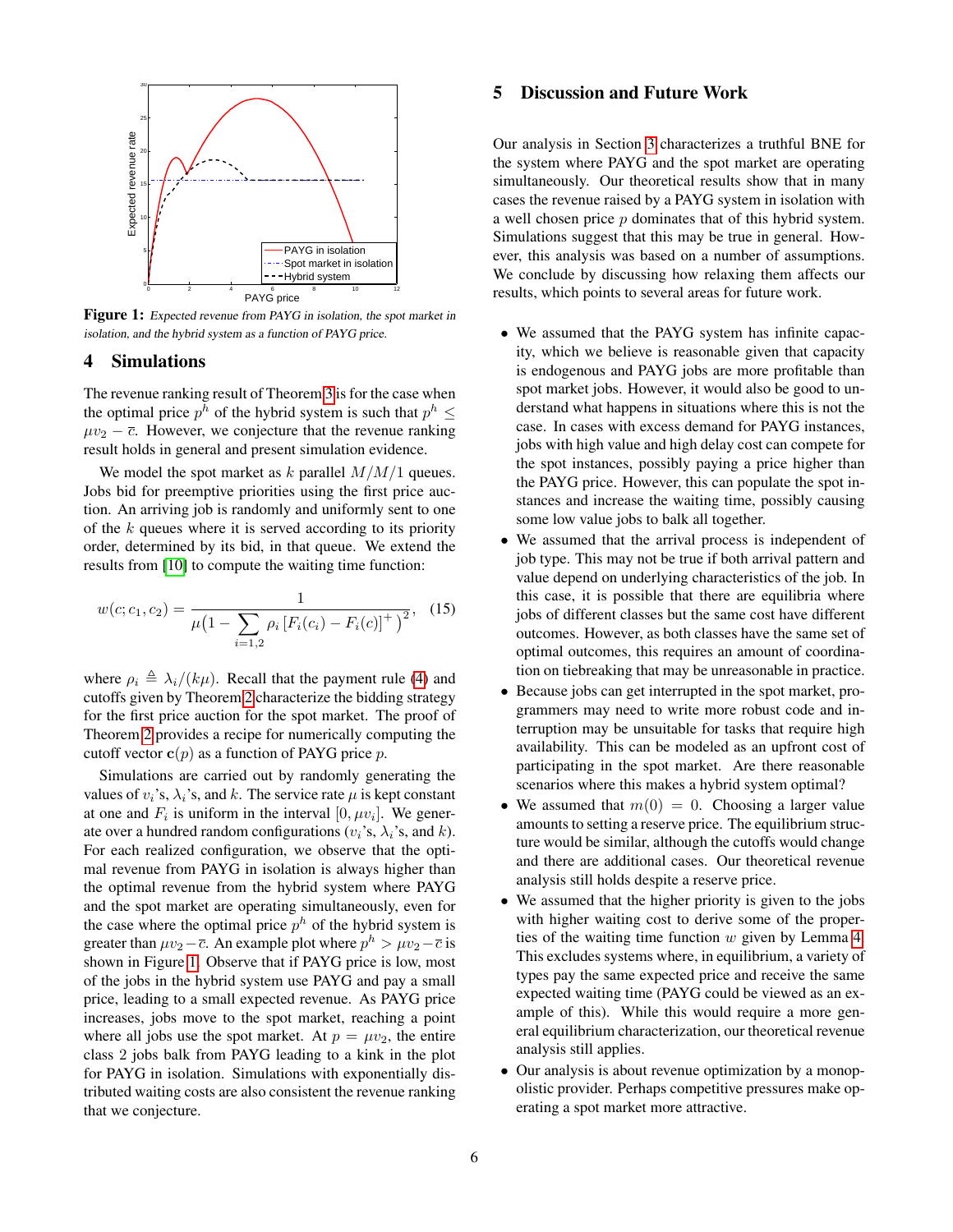## APPENDIX

#### <span id="page-6-0"></span>A Proof of Theorem [1](#page-3-2)

**Step 1:** Showing that there is a unique  $\bar{c}$  satisfying:

$$
\int_0^{\overline{c}} w(t; \overline{c}, \overline{c}) dt = v_2.
$$
 (16)

Notice that  $\int_0^{x_2} w(t; x_1, x_2) dt$  is increasing and continuous in  $x_1$  and  $x_2$ ,  $\int_0^{x_2} w(t; x_1, x_2) dt = 0$  for  $x_2 = 0$ , and  $\int_0^{x_2} w(t; x_1, x_2) dt > v_2$  for  $x_2 = \mu v_2 (w(t; x_1, x_2) > 1/\mu)$ for  $t < x_2$ ). Hence there is a unique  $\bar{c}$  satisfying [\(16\)](#page-6-2).

Step 2: Showing that there is a unique solution of the system of equations [\(7\)](#page-3-4).

If [\(7\)](#page-3-4) has a solution  $(\tilde{x}_1, \tilde{x}_2)$  then  $\tilde{x}_1 \geq \bar{c}$  and  $\tilde{x}_2 \leq \bar{c}$ . To see this, first notice that if  $\tilde{x}_1 < \tilde{x}_2$ , then  $(\tilde{x}_1, \tilde{x}_2)$  cannot be a solution of [\(7\)](#page-3-4) ( $v_1 > v_2$ ). Hence,  $\tilde{x}_1 \geq \tilde{x}_2$ . Next, if  $\tilde{x}_2 \leq \tilde{x}_1 < \bar{c}$ , then  $w(t; \tilde{x}_1, \tilde{x}_2) < w(t; \bar{c}, \bar{c})$ . Then from [\(16\)](#page-6-2),  $\int_{0}^{\tilde{x}_2} w(t; \tilde{x}_1, \tilde{x}_2) < v_2$ , contradicting that  $(\tilde{x}_1, \tilde{x}_2)$  is<br>a solution of (7). Hence  $\tilde{x}_1 > \overline{z}$ . Finally,  $\tilde{x}_2 > \overline{z}$  can be a solution of [\(7\)](#page-3-4). Hence,  $\tilde{x}_1 \geq \overline{c}$ . Finally,  $\tilde{x}_2 > \overline{c}$  can be contradicted on the similar lines as above contradicted on the similar lines as above.

Given any  $x_1 \in [\overline{c}, \mu v_1]$ , there is a unique  $x_2$  satisfying  $\int_0^{x_2} w(t; x_1, x_2) dt = v_2$ ; denote it by  $y(x_1)$ . Next we show that  $\phi(x_1) \triangleq \int_0^{x_1} w(t; x_1, y(x_1)) dt$  is increasing in  $x_1$  for  $x_1 \in [\overline{c}, \mu v_1]$ . Since  $\int_0^{x_2} w(t; x_1, x_2) dt$  is increasing in  $x_1$ and  $x_2$ ,  $y(x_1)$  is decreasing in  $x_1$ . Consider  $\hat{x}_1 > x_1$ . Then,  $[y(x_1), x_1] \subset [y(\widehat{x}_1), \widehat{x}_1]$ , and

$$
\int_0^{\hat{x}_1} w(t; \hat{x}_1, y(\hat{x}_1)) dt - \int_0^{x_1} w(t; x_1, y(x_1)) dt
$$
  
\n
$$
= \int_{t \in [y(\hat{x}_1), \hat{x}_1] \setminus [y(x_1), x_1]} w(t; \hat{x}_1, y(\hat{x}_1)) dt
$$
  
\n
$$
+ \int_{y(x_1)}^{x_1} (w(t; \hat{x}_1, y(\hat{x}_1)) - w(t; x_1, y(x_1))) dt,
$$
  
\n
$$
> \int_{y(x_1)}^{x_1} (w(t; \hat{x}_1, y(\hat{x}_1)) - w(t; x_1, y(x_1))) dt > 0,
$$

where the last inequality follows from Lemma [4.](#page-2-3) Hence,  $\phi(x_1)$  is increasing in  $x_1$  for  $x_1 \in [\overline{c}, \mu v_1]$ .

Since  $\phi(x_1) = v_2$  for  $x_1 = \overline{c}$ ,  $\phi(x_1) > v_1$  for  $x_1 =$  $\mu v_1$ , and  $\phi(x_1)$  is increasing and continuous in  $x_1$ , there is a unique  $x_1 \in [\overline{c}, \mu v_1]$  solving  $\phi(x_1) = v_1$ . This establishes the second part of the claim. Finally, the arguments above automatically imply that if  $(c_1^s, c_2^s)$  is the unique solution of [\(7\)](#page-3-4), then [\(6\)](#page-3-3) holds true.

Steps 1 and 2 together establish the first two claims of Theorem [1.](#page-3-2)

Step 3: Establishing the third claim of Theorem [1.](#page-3-2)

Given  $\mathbf{c}^s$ , the expected payoff of a job from class i with waiting cost  $c \leq c_i^s$  form participating in the spot market is  $v_i - \int_0^c w(t; \mathbf{c}^s) dt$ . Since  $\mathbf{c}^s$  satisfies [\(6\)](#page-3-3), the expected payoff is nonnegative. The pricing rule [\(4\)](#page-3-1) ensures incentive compatibility for  $c \leq c_i^s$ . We only need to show that if  $c >$  $c_i^s$ , the job does not participates in the spot market. Since  $w(t; \mathbf{c}^s) = 1/\mu$  for  $t \ge c_1^s$ , reporting a waiting cost larger

<span id="page-6-2"></span>than  $c_1^s$  does not improve the waiting time of the job, and the expected payment is at least  $m(c_1^s)$ . Hence, if a job with waiting cost  $c > c_i^s$  decides to participate in the spot market, it will (mis)report a waiting cost  $\hat{c} \in [0, c_1^s]$ . The expected<br>payoff of the job is  $v_1 = \frac{av(\hat{c}_1 \hat{c}_2 \hat{s}_1 - w(\hat{c}_1))}{\hat{c}_1 \hat{c}_2}$ . Then payoff of the job is  $v_i - cw(\hat{c}; c_1^s, c_2^s) - m(\hat{c})$ . Then,

$$
v_i - cw(\hat{c}; c_1^s, c_2^s) - m(\hat{c})
$$
  
=  $v_i - c_i^s w(\hat{c}; c_1^s, c_2^s) - m(\hat{c}) - (c - c_i^s) w(\hat{c}; c_1^s, c_2^s),$   
 $\leq v_i - c_i^s w(c_i^s; c_1^s, c_2^s) - m(c_i^s) - (c - c_i^s) w(\hat{c}; c_1^s, c_2^s),$   
=  $-(c - c_i^s) w(\hat{c}; c_1^s, c_2^s) < 0.$ 

The first inequality is from the IC constraint [\(3\)](#page-3-0) and then last equality is because the cutoffs  $(c_1^s, c_2^s)$  are the solutions of [\(7\)](#page-3-4). Hence the expected payoff of a job with waiting cost  $c > c_i$  from participating in the spot market is negative and it will not participate.

Steps  $1 - 3$  complete the proof of Theorem [1.](#page-3-2)

## <span id="page-6-1"></span>B Proof of Theorem [2](#page-4-0)

<span id="page-6-3"></span>The cutoff vector  $\mathbf{c}(p)$  must satisfy the following constraints:

$$
v_i - \int_0^c w(t; \mathbf{c}(p))dt \ge 0 \text{ and}
$$
  
\n
$$
v_i - \int_0^c w(t; \mathbf{c}(p))dt > v_i - \frac{p+c}{\mu}, \text{ for } c < c_i(p).
$$
 (17)

<span id="page-6-4"></span>Hence either, 
$$
\begin{cases} v_i - \int_0^{c_i(p)} w(t; \mathbf{c}(p)) dt = 0, \\ v_i - \frac{p+c}{\mu} < 0 \text{ for } c \in [c_i(p), \mu v_i - p], \\ v_i - \int_0^{c_i(p)} w(t; \mathbf{c}(p)) dt = v_i - \frac{p+c_i(p)}{\mu}, \\ v_i - \frac{p+c}{\mu} \ge v_i - \int_0^{c_i(p)} w(t; \mathbf{c}(p)) dt \text{ and} \\ v_i - \frac{p+c}{\mu} \ge 0 \text{ for } c \in [c_i(p), \mu v_i - p]. \end{cases}
$$
(18)

Constraint [\(17\)](#page-6-3) says that the jobs with waiting cost below the cutoff get nonnegative expected payoff from participating in the spot market. Moreover, this expected payoff is strictly higher than that from participating in PAYG. Constraint [\(18\)](#page-6-4) says that either no jobs from a class  $i$  participate in PAYG, or jobs split between the spot market and PAYG with those above the cutoff weakly preferring PAYG.

We next show that the choice of the cutoff vector  $c(p)$  in Theorem [2](#page-4-0) uniquely satisfies [\(17\)](#page-6-3) and [\(18\)](#page-6-4). For notational convenience, define

$$
\phi(x_1, x_2, p) \triangleq \frac{p + x_1}{\mu} - \int_0^{x_1} w(t; x_1, x_2) dt.
$$
 (19)

The function  $\phi(x_1, x_2, p)$  is continuous, decreasing in  $x_1$ , decreasing in  $x_2$ , and increasing in  $p$ . Continuity, increasing in  $p$ , and decreasing in  $x_2$  are immediate. By considering  $\hat{x}_1 > x_1$ , and using  $w(t; \hat{x}_1, x_2) > w(t; x_1, x_2)$  and  $w(t; \hat{x}_1, x_2) > 1/\mu$  for  $t < \hat{x}_1$ , we can show that  $\phi(\hat{x}_1, x_2, p)$  $\phi(x_1, x_2, p).$ 

**Case 1:**  $p \in (0, \mu v_2 - \overline{c}).$ 

Step 1a: Existence of the solution to the equations governing the choice of  $c(p)$ .

We equivalently need to show that there is unique  $x$  such that  $\phi(x, x, p) = 0$ . The argument above implies that  $\phi(x, x, p)$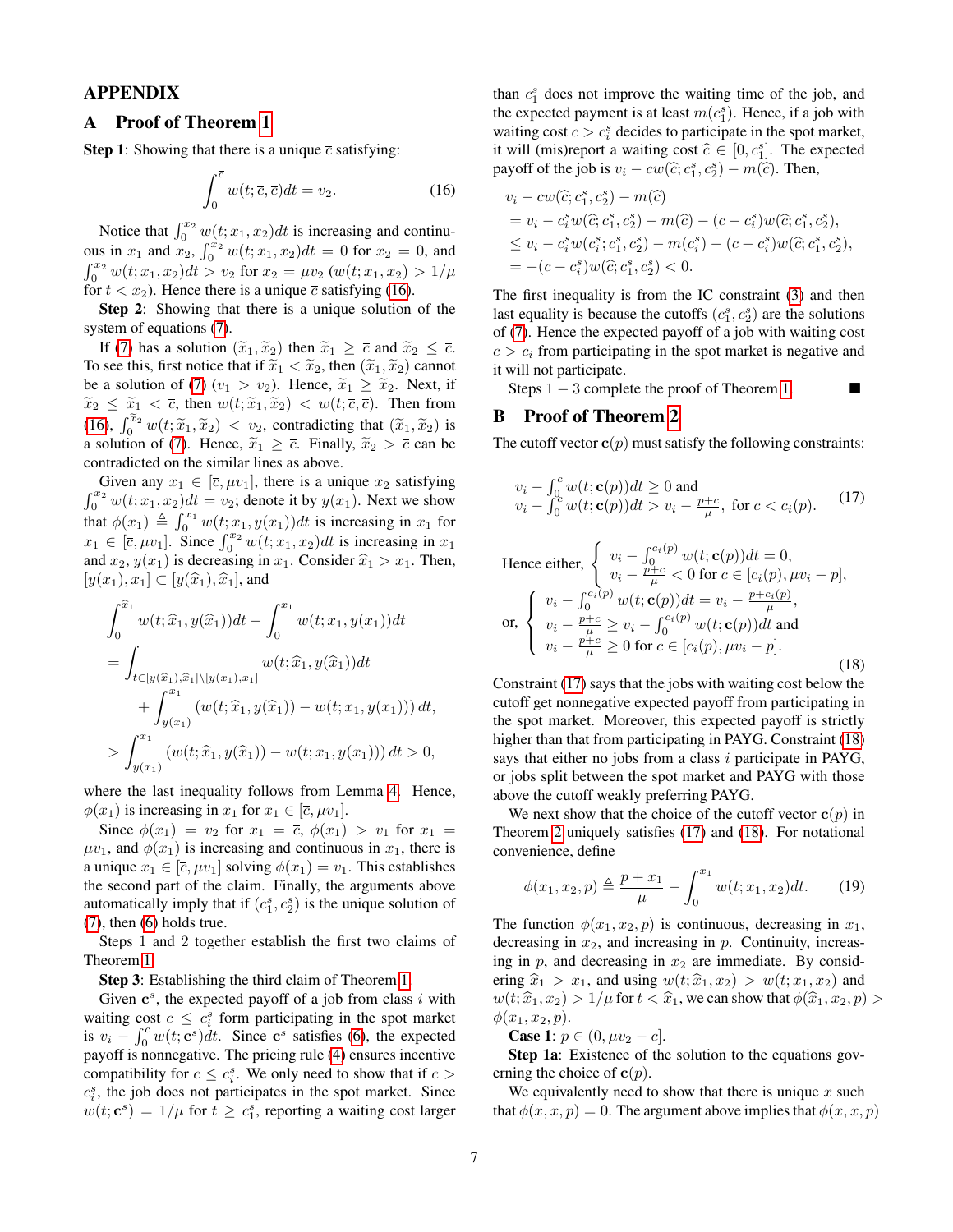is decreasing in x. Notice that  $\phi(0, 0, p) > 0$  and

$$
\phi(\overline{c}, \overline{c}, p) = \frac{p + \overline{c}}{\mu} - \int_0^{\overline{c}} w(t; \overline{c}, \overline{c}) dt = \frac{p + \overline{c}}{\mu} - \nu_2 \le 0.
$$

Hence, there is unique  $x \in (0, \bar{c}]$  such that  $\phi(x, x, p) = 0$ ; denote it by  $x(p)$ . Since  $\phi(x, x, p)$  is increasing in p,  $x(p)$ is increasing in p.  $x(p) \rightarrow 0$  as  $p \rightarrow 0$  and  $x(p) = \overline{c}$  for  $p = \mu v_2 - \overline{c}$ . Set  $c_1(p) = c_2(p) = x(p)$ .

**Step 1b**:  $\mathbf{c}(p)$  satisfies the constraints [\(17\)](#page-6-3) and [\(18\)](#page-6-4).

Since  $c_1(p) = c_2(p) \le \overline{c}$ ,  $v_i - \int_0^c w(t; \mathbf{c}(p)) dt > 0$  for any  $c \leq c_i(p)$ . Also from the above argument, for any  $c \leq c_i(p)$ ,  $v_i - \int_0^c w(t; \mathbf{c}(p)) dt \ge v_i - (p + c)/\mu$ , where the equality holds only at  $c = c_i(p)$ . For  $c > c_i(p)$ ,  $w(c; \mathbf{c}(p)) = 1/\mu$ , hence  $v_i - \int_0^c w(t; \mathbf{c}(p))dt = v_i - (p + c)/\mu$ . Moreover,  $v_i - (p + c)/\mu \ge 0$  for  $c \in [c_i(p), \mu v_i - p]$ .

Step 1c: Characterizing equilibrium.

This follows immediately from Steps  $1a$  and  $1b$ . A job from class i with waiting cost  $c$  participates in the spot market if and only if  $c \leq c_i(p)$ ; it participates in PAYG if  $c_i(p) \leq c \leq \mu v_i - p$ .

**Case 2:**  $p \in (\mu v_2 - \overline{c}, \mu v_1 - c_1^s].$ 

Step 2a: Existence of the solution to the equations governing the choice of  $c(p)$ .

If  $(x_1, x_2)$  is a solution of [\(10\)](#page-4-6) such that  $x_1 \ge x_2$  then  $x_1 \geq \overline{c}$  and  $x_2 \leq \overline{c}$ ; otherwise  $\int_0^{x_2} w(t; x_1, x_2) dt = v_2$ cannot hold. Let  $y(x_1)$  be as defined in [A](#page-6-0)ppendix A for  $x_1 \in [\overline{c}, \mu v_1].$ 

We show that the function  $\phi(x_1, y(x_1), p)$  is decreasing in  $x_1$  for  $x_1 \in [\overline{c}, \mu v_1]$ . To see this, consider  $\hat{x}_1 > x_1$ . Since  $y(x_1)$  is decreasing in  $x_1$ ,  $[y(x_1), x_1] \subset [y(\hat{x}_1), \hat{x}_1]$ . Then,

$$
\phi(\widehat{x}_1, y(\widehat{x}_1), p) - \phi(x_1, y(x_1), p)
$$
\n
$$
= \frac{\widehat{x}_1 - x_1}{\mu} - \int_{t \in [y(\widehat{x}_1), \widehat{x}_1] \setminus [y(x_1), x_1]} w(t; \widehat{x}_1, y(\widehat{x}_1)) dt
$$
\n
$$
+ \int_{y(x_1)}^{x_1} (w(t; x_1, y(x_1)) - w(t; \widehat{x}_1, y(\widehat{x}_1))) dt,
$$
\n
$$
< \int_{y(x_1)}^{x_1} (w(t; x_1, y(x_1)) - w(t; \widehat{x}_1, y(\widehat{x}_1))) dt < 0,
$$

where the first inequality is because  $w(t; \hat{x}_1, y(\hat{x}_1)) > 1/\mu$ for  $t < \hat{x}_1$ , and the last inequality is from Lemma [4.](#page-2-3)

Next, notice that

$$
\phi(\overline{c}, y(\overline{c}), p) = \phi(\overline{c}, \overline{c}, p) = \frac{p + \overline{c}}{\mu} - v_2 > 0,
$$
  

$$
\phi(c_1^s, y(c_1^s), p) = \phi(c_1^s, c_2^s, p) = \frac{p + c_1^s}{\mu} - v_1 \le 0.
$$

Hence there is unique  $x_1 \in (\overline{c}, c_1^s]$  satisfying  $\phi(x_1, y(x_1), p) =$ 0; denote it by  $x_1(p)$ . Since  $\phi(x_1, y(x_1), p)$  is increasing in p,  $x_1(p)$  is increasing in p, implying that  $y(x_1(p))$  is decreasing in p. It can be verified that  $(x_1(p), y(x_1(p))) =$  $(\bar{c}, \bar{c})$  for  $p = \mu v_2 - \bar{c}$ , and  $(x_1(p), y(x_1(p))) = (c_1^s, c_2^s)$  for  $p = \mu v_1 - c_1^s$ . Set  $c_1(p) = x_1(p)$  and  $c_2(p) = y(x_1(p))$ .

Step 2b:  $\lambda_1 F_1(c_1(p)) + \lambda_2 F_2(c_2(p))$  is increasing in p.

Consider  $\hat{p} > p$ , implying  $c_2(\hat{p}) < c_2(p)$ . Suppose

$$
\lambda_1 F_1(c_1(\hat{p})) + \lambda_2 F_2(c_2(\hat{p})) \leq \lambda_1 F_1(c_1(p)) + \lambda_2 F_2(c_2(p)).
$$

Then from Lemma [4,](#page-2-3)  $w(t; c_1(\widehat{p}, c_2(\widehat{p})) \leq w(t; c_1(p, c_2(p))$ for any  $t \leq c_2(\hat{p})$ . Hence,

$$
\int_0^{c_2(\hat{p})} w(t; c_1(\hat{p}, c_2(\hat{p})) dt \le \int_0^{c_2(\hat{p})} w(t; c_1(p, c_2(p)) dt
$$
  
< 
$$
< \int_0^{c_2(p)} w(t; c_1(p, c_2(p)) dt = v_2,
$$

which is a contradiction.

**Step 2c**:  $c(p)$  satisfies the constraints [\(17\)](#page-6-3) and [\(18\)](#page-6-4).

Here,  $v_2 = \int_0^{c_2(p)} w(t; \mathbf{c}(p)) dt$ , and  $(p + c_1(p))/\mu =$  $\int_0^{c_1(p)} w(t; \mathbf{c}(p)) dt.$ 

First, focus on class 2. Clearly,  $v_2 - \int_0^c w(t; \mathbf{c}(p)) dt \ge 0$ for any  $c \leq c_2(p)$ , where the equality holds only for  $c =$  $c_2(p)$ . Since  $\frac{p+e}{p+c}/\mu - \int_0^c w(t; \mathbf{c}(p))dt$  is decreasing in c, for  $c \le c_2(p) < c_1(p)$ , we must have  $v_2 - \int_0^c w(t; \mathbf{c}(p)) dt >$  $v_2-(p+c)/\mu$ ; for  $c > c_2(p)$ , we have  $v_2 - \int_0^c w(t; \mathbf{c}(p)) dt <$ 0, implying  $v_2 - (p + c)/\mu < 0$ .

Next, focus on class 1. The argument above easily implies that  $v_1 - \int_0^c w(t; \mathbf{c}(p)) dt \ge v_1 - (p+c)/\mu$  for any  $c \le c_1(p)$ where the equality holds only for  $c = c_1(p)$ . Also, for  $c \leq$  $c_1(p) \le c_1^s$ ,  $(p+c)/\mu > \int_0^c w(t; \mathbf{c}(p)) dt$ , implying

$$
v_1 - \int_0^c w(t; \mathbf{c}(p)) dt \ge v_1 - \frac{p+c}{\mu} \ge v_1 - \frac{p+c_1^s}{\mu} \ge 0.
$$

Also, for any  $c > c_1(p)$ ,  $w(c; c(p)) = 1/\mu$ . Hence,  $v_1$  –  $\int_0^c w(t; \mathbf{c}(p))dt = v_1 - (p+c)/\mu$  because equality holds for  $c = c_1(p)$ . Moreover,  $v_1 - (p + c)/\mu \ge 0$  for  $c \in$  $[c_1(p), \mu v_1-p].$ 

Step 2d: Characterizing equilibrium.

This follows immediately from Steps  $2a-2c$ . A job from class 1 with waiting cost  $c$  participates in the spot market if and only if  $c \leq c_1(p)$ ; it participates in PAYG if  $c_1(p) \leq c \leq$  $\mu v_1-p$ . A job from class 2 with waiting cost c participates in the spot market if and only if  $c \leq c_2(p)$ ; it never participates in PAYG.

Case 3:  $p > \mu v_1 - c_1^s$ .

The only thing to prove here is equilibrium characterization which in turn is implied if we show that  $c(p)$  satisfies the constraints [\(17\)](#page-6-3) and [\(18\)](#page-6-4).

Here,  $c_1(p) = c_1^s$ ,  $c_2(p) = c_2^s$ , and  $v_i = \int_0^{c_i(p)} w(t; \mathbf{c}(p)) dt$ . Then, it immediately follows that  $v_i - \int_0^{c} w(t; \mathbf{c}(p)) dt \ge 0$ for  $c \leq c_i(p)$ , where the equality holds only at  $c = c_i(p)$ . Since  $(p + c_1(p))/\mu - \int_0^{c_1(p)} w(t; c_1^s, c_2^s) dt > 0$  and  $(p +$  $c)/\mu - \int_0^c w(t; \mathbf{c}(p))dt$  is decreasing in c, we must have  $v_i - \int_0^c w(t; \mathbf{c}(p))dt > v_i - (p+c)/\mu$  for  $c \leq c_i(p)$ . Moreover, for  $c > c_i(p)$ ,  $v_i - \int_0^c w(t; \mathbf{c}(p)) dt < 0$ , hence, we must have  $v_i - (p + c)/\mu < 0$ .

Thus, a job from class  $i$  with waiting cost  $c$  participates in the spot market if and only if  $c \leq c_i(p)$ ; it never participates in PAYG.